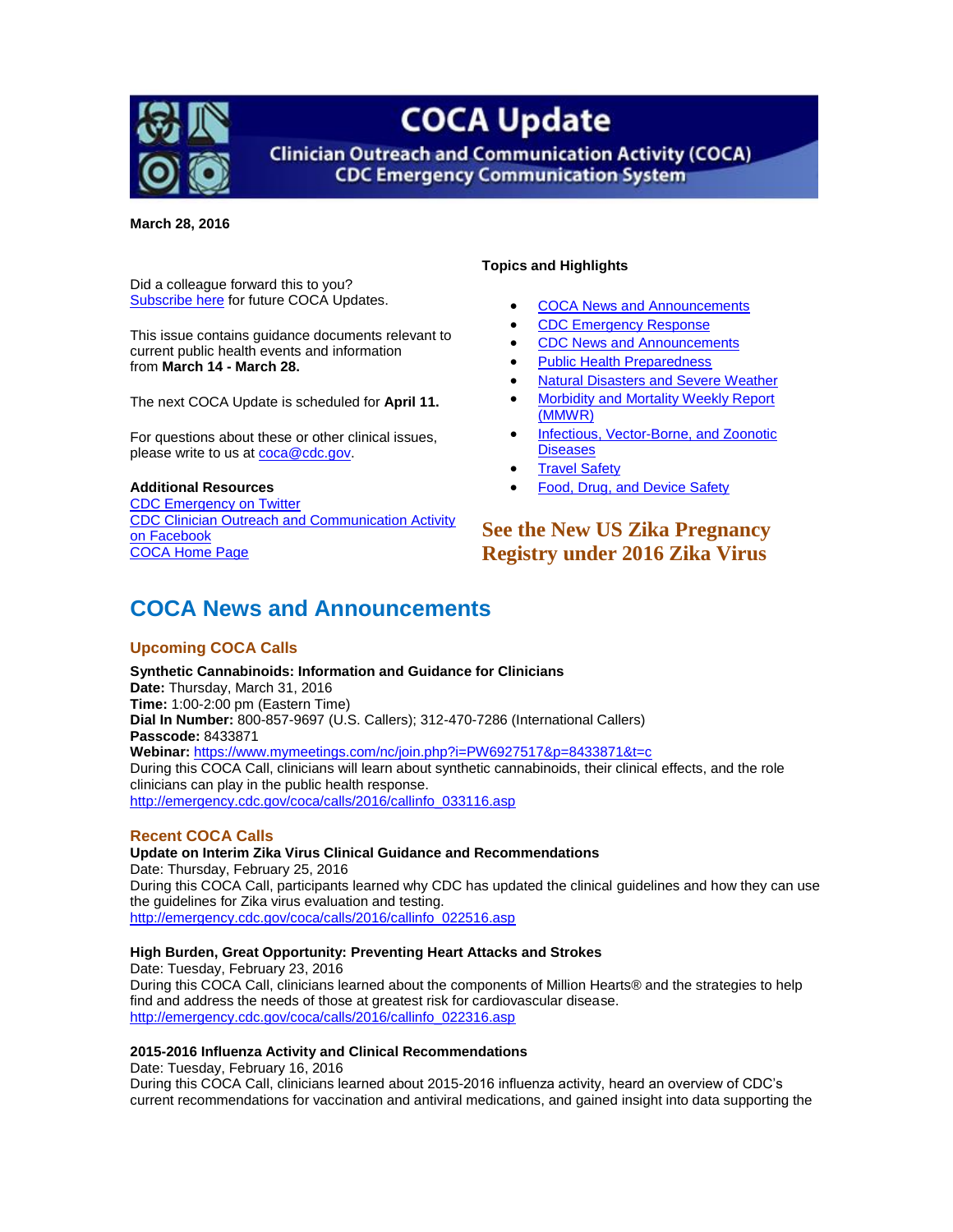recommendations. [http://emergency.cdc.gov/coca/calls/2016/callinfo\\_021616.asp](http://emergency.cdc.gov/coca/calls/2016/callinfo_021616.asp)

Archived COCA conference calls are available a[t emergency.cdc.gov/coca/calls/index.asp.](http://emergency.cdc.gov/coca/calls/index.asp) Free continuing education credits (CME, CNE, ACPE, CEU, CECH, and AAVSB**/**RACE) are available for most calls. For more information about free CE, visit [emergency.cdc.gov/coca/continuingeducation.asp](http://emergency.cdc.gov/coca/continuingeducation.asp)

## <span id="page-1-0"></span>**CDC Emergency Response**

### **2016 Zika Virus**



#### **Clinicians Caring for Pregnant Women and Women of Reproductive Age**

#### *NEW:* **US Zika Pregnancy Registry**

To understand more about Zika virus infection during pregnancy and congenital Zika virus infection, CDC established the US Zika Pregnancy Registry and is collaborating with state, tribal, local, and territorial health departments. The data collected through this registry will be used to update recommendations for clinical care, to plan for services for pregnant women and families affected by Zika virus, and to improve prevention of Zika virus infection during pregnancy.

<http://www.cdc.gov/zika/hc-providers/registry.html>

#### *NEW:* **MMWR: Interim Guidance for Health-Care Providers Caring for Women of Reproductive Age with Possible Zika Virus Exposure — United States, 2016**

CDC has updated its interim guidance for U.S. health-care providers caring for women of reproductive age with possible Zika virus exposure to include recommendations for counseling women and men with possible Zika virus exposure who are interested in conceiving. The updated guidelines also include recommendations for Zika virus testing and guidance for women residing along the US-Mexico Border [http://www.cdc.gov/mmwr/volumes/65/wr/mm6512e2er.htm?s\\_cid=mm6512e2er\\_w](http://www.cdc.gov/mmwr/volumes/65/wr/mm6512e2er.htm?s_cid=mm6512e2er_w)

#### *NEW:* **Tools for Health-Care Providers**

View printable and easy to use CDC testing algorithms for Zika virus infection. <http://www.cdc.gov/zika/hc-providers/tools.html>

#### *UPDATED:* **Clinical Consultation Service for Health-Care Providers Caring for Pregnant Women with Possible Zika Virus Infection**

CDC maintains a 24/7 consultation service for health-care providers caring for pregnant women with possible Zika virus infection. This consultation service is NOT for patients or the general public. To contact the service, call CDC-INFO at 800-232-4636 or email [ZikaMCH@cdc.gov.](mailto:ZikaMCH@cdc.gov)

#### *NEW:* **MMWR: Estimating Contraceptive Needs and Increasing Access to Contraception in Response to the Zika Virus Disease Outbreak — Puerto Rico, 2016**

Approximately two thirds of pregnancies in Puerto Rico are unintended. An estimated 138,000 women of reproductive age (15–44 years) in Puerto Rico do not desire pregnancy and are not using an effective contraceptive method. Access to contraception is constrained by limited availability, especially of highly effective long-acting reversible contraceptives, high cost, incomplete insurance coverage, and lack of trained providers.

[http://www.cdc.gov/mmwr/volumes/65/wr/mm6512e1er.htm?s\\_cid=mm6512e1er\\_w](http://www.cdc.gov/mmwr/volumes/65/wr/mm6512e1er.htm?s_cid=mm6512e1er_w)

#### *NEW:* **MMWR: Preventing Transmission of Zika Virus in Labor and Delivery Settings Through Implementation of Standard Precautions — United States, 2016**

CDC recommends Standard Precautions in all health-care settings to protect both health-care personnel and patients from infection with Zika virus as well as from blood-borne pathogens (e.g., human immunodeficiency virus [HIV] and hepatitis C virus [HCV]).

[http://www.cdc.gov/mmwr/volumes/65/wr/mm6511e3.htm?s\\_cid=mm6511e3\\_w](http://www.cdc.gov/mmwr/volumes/65/wr/mm6511e3.htm?s_cid=mm6511e3_w)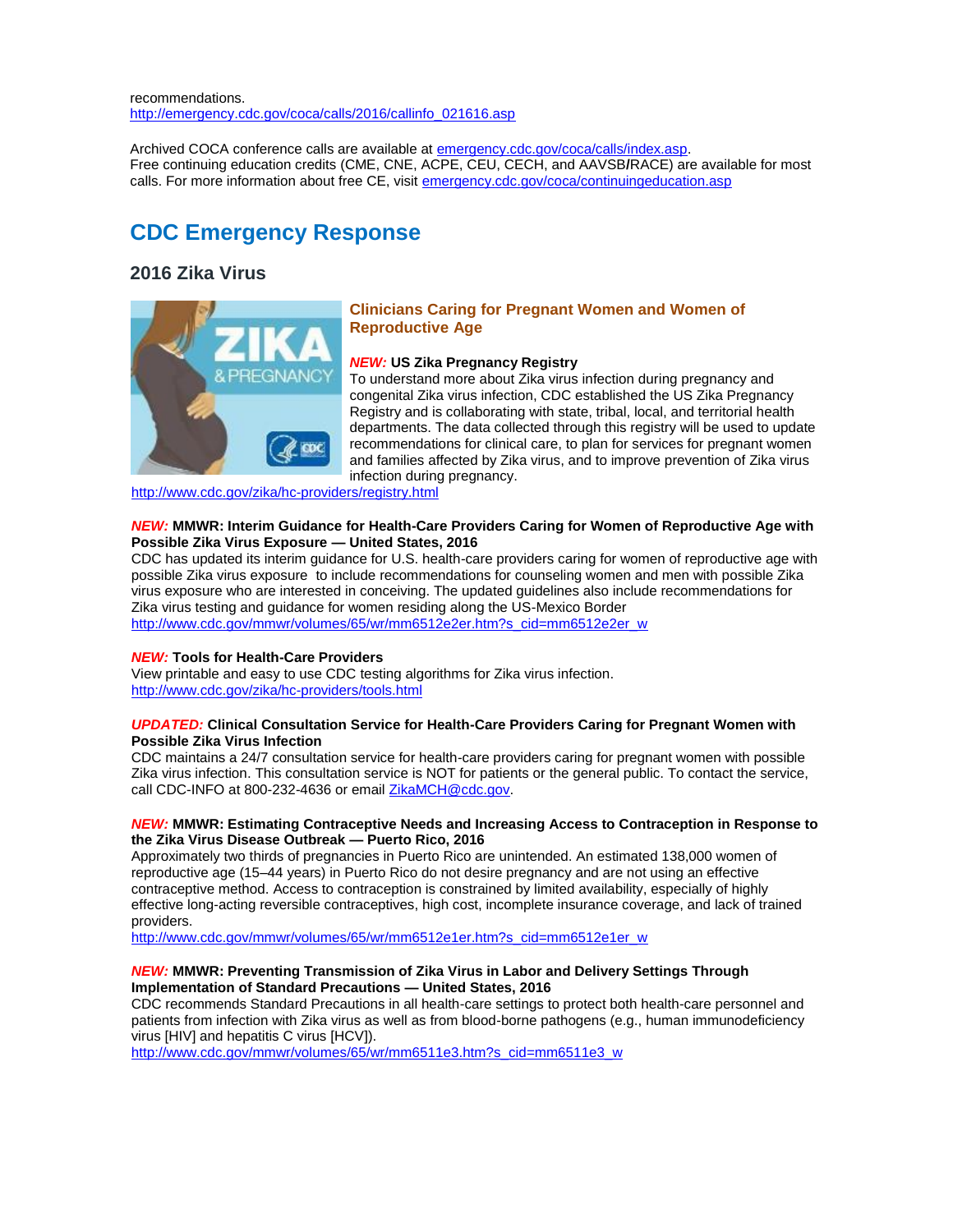#### **Questions and Answers For Health-Care Providers Caring for Pregnant Women and Women of Reproductive Age with Possible Zika Virus Exposure**

<http://www.cdc.gov/zika/hc-providers/qa-pregnant-women.html>

#### **Interim Guidelines for Health-Care Providers Caring for Pregnant Women and Women of Reproductive Age with Possible Zika Virus Exposure — United States, 2016**

Updated guidelines include a new recommendation to offer serologic testing to asymptomatic pregnant women (women who do not report clinical illness consistent with Zika virus disease) who have traveled to areas with ongoing Zika virus transmission. This update also expands guidance to women who reside in areas with ongoing Zika virus transmission. Local health officials should determine when to implement testing of asymptomatic pregnant women on the basis of information about levels of Zika virus transmission and laboratory capacity.

[http://www.cdc.gov/mmwr/volumes/65/wr/mm6505e2er.htm?s\\_cid=mm6505e2er.htm\\_w](http://www.cdc.gov/mmwr/volumes/65/wr/mm6505e2er.htm?s_cid=mm6505e2er.htm_w)

#### **Clinicians Caring for Infants and Children**

**Questions and Answers For Health-Care Providers Caring for Infants and Children with Possible Zika Virus Infection**

<http://www.cdc.gov/zika/hc-providers/qa-pediatrician.html>

**MMWR: Increase in Reported Prevalence of Microcephaly in Infants Born to Women Living in Areas with Confirmed Zika Virus Transmission During the First Trimester of Pregnancy — Brazil, 2015** [http://www.cdc.gov/mmwr/volumes/65/wr/mm6509e2er.htm?s\\_cid=mm6509e2er\\_w](http://www.cdc.gov/mmwr/volumes/65/wr/mm6509e2er.htm?s_cid=mm6509e2er_w)

#### **Interim Guidelines for Health-Care Providers Caring for Infants and Children with Possible Zika Virus Infection — United States, February 2016**

CDC has updated its interim guidelines for U.S. health-care providers caring for infants born to mothers who traveled to or resided in areas with Zika virus transmission during pregnancy and expanded guidelines to include infants and children with possible acute Zika virus disease. <http://www.cdc.gov/mmwr/volumes/65/wr/mm6507e1.htm>

#### **Sexual Transmission**

#### *NEW:* **MMWR: Interim Guidance for Prevention of Sexual Transmission of Zika Virus — United States, 2016**

The following recommendations apply to men who have traveled to or reside in areas with active Zika virus transmission and their female or male sex partners. These recommendations replace the previously issued recommendations and are updated to include time intervals after travel to areas with active Zika virus transmission or after Zika virus infection for taking precautions to reduce the risk for sexual transmission. [http://www.cdc.gov/mmwr/volumes/65/wr/mm6512e3er.htm?s\\_cid=mm6512e3er.htm\\_w](http://www.cdc.gov/mmwr/volumes/65/wr/mm6512e3er.htm?s_cid=mm6512e3er.htm_w)

#### **Zika and Sexual Transmission**

<http://www.cdc.gov/zika/transmission/sexual-transmission.html>

#### **MMWR: Transmission of Zika Virus Through Sexual Contact with Travelers to Areas of Ongoing Transmission — Continental United States, 2016**

[http://www.cdc.gov/mmwr/volumes/65/wr/mm6508e2er.htm?s\\_cid=mm6508e2er\\_e](http://www.cdc.gov/mmwr/volumes/65/wr/mm6508e2er.htm?s_cid=mm6508e2er_e)

#### **Zika Travel Information**

#### *NEW:* **MMWR: Travel-Associated Zika Virus Disease Cases Among U.S. Residents — United States, January 2015–February 2016**

During January 1, 2015–February 26, 2016, a total of 116 residents of U.S. states and the District of Columbia had laboratory evidence of recent Zika virus infection based on testing performed at CDC, including one congenital infection and 115 persons who reported recent travel to areas with active Zika virus transmission (n  $= 110$ ) or sexual contact with such a traveler (n = 5).

[http://www.cdc.gov/mmwr/volumes/65/wr/mm6511e1.htm?s\\_cid=mm6511e1\\_e](http://www.cdc.gov/mmwr/volumes/65/wr/mm6511e1.htm?s_cid=mm6511e1_e)

#### **MMWR: Revision to CDC's Zika Travel Notices: Minimal Likelihood for Mosquito-Borne Zika Virus Transmission at Elevations Above 2,000 Meters**

[http://www.cdc.gov/mmwr/volumes/65/wr/mm6510e1er.htm?s\\_cid=mm6510e1er\\_w](http://www.cdc.gov/mmwr/volumes/65/wr/mm6510e1er.htm?s_cid=mm6510e1er_w)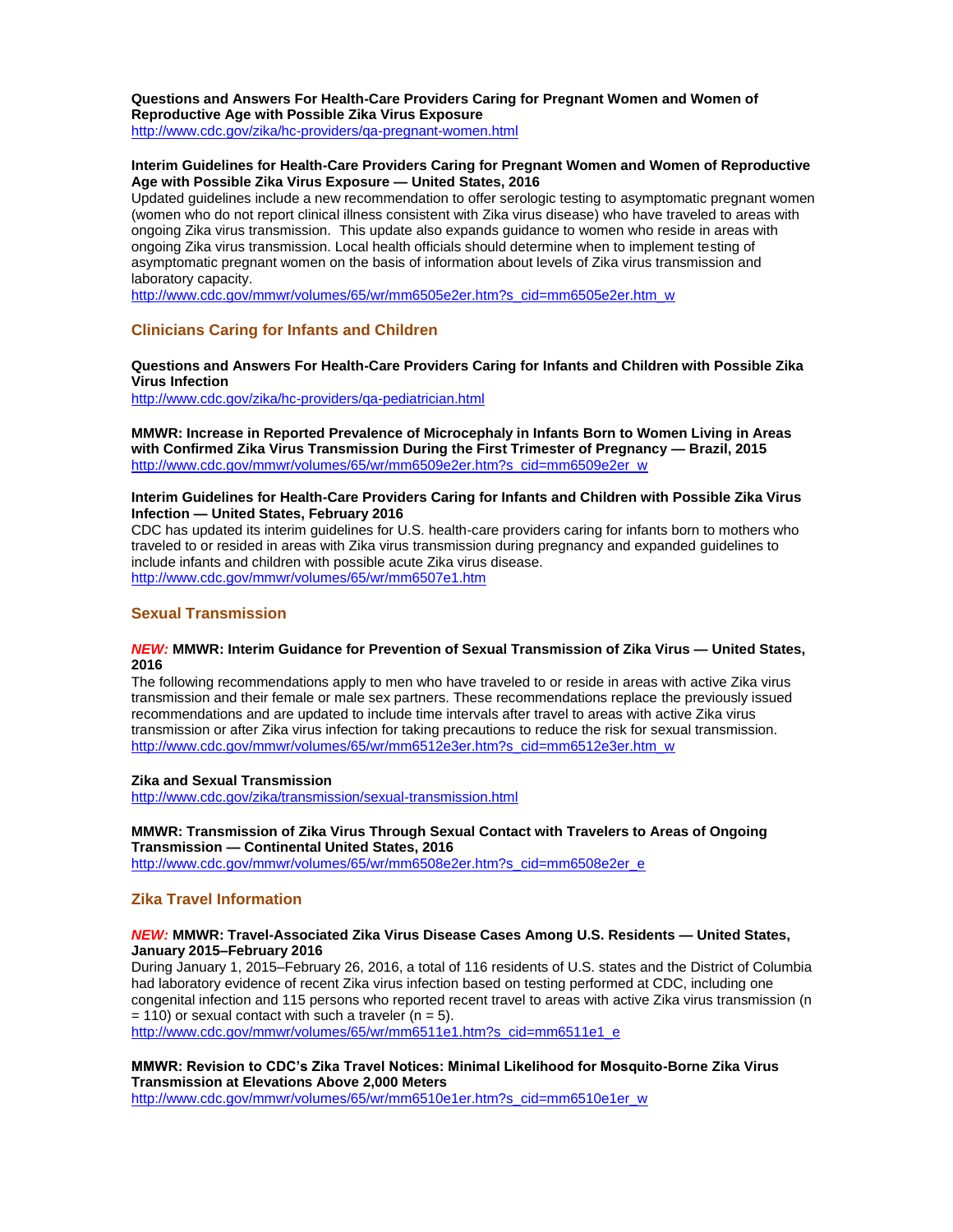#### **Zika Virus Infection Among U.S. Pregnant Travelers — August 2015–February 2016**

[http://www.cdc.gov/mmwr/volumes/65/wr/mm6508e1er.htm?s\\_cid=mm6508e1er\\_e](http://www.cdc.gov/mmwr/volumes/65/wr/mm6508e1er.htm?s_cid=mm6508e1er_e)

**CDC Issues Advice for Travel to the 2016 Summer Olympic Games** <http://wwwnc.cdc.gov/travel/notices/alert/2016-summer-olympics-rio>

#### **Zika Travel Notices**

<http://wwwnc.cdc.gov/travel/page/zika-travel-information>

#### **Conferences and Meetings**

#### *NEW:* **A CDC Update for Clinicians on Zika Virus Disease with Platform Q Health**

**Date:** Wednesday, April 6, 2016

**Time:** 1:00 - 2:00 pm (Eastern Time)

Join us for this educational activity to learn the latest information about Zika and to gain a better understanding of the role of clinicians in early recognition and reporting of suspected cases. Learn more about the event: [http://www.pages02.net/platformqhealth/zikaupdatecdc/?refcode=cdc\\_zika\\_040116](http://www.pages02.net/platformqhealth/zikaupdatecdc/?refcode=cdc_zika_040116)

#### *UPDATED:* **Zika Action Plan Summit**

CDC is hosting a one-day Zika Action Plan Summit as the nation faces likely local mosquito-borne transmission of Zika virus in some places in the continental United States. **Register to watch the Summit live.**  <http://www.cdc.gov/zap/index.html>

#### **Clinical Evaluation and Testing**

#### *NEW:* **Biosafety Guidance for Transportation of Specimens and for Work with Zika Virus in the Laboratory**

<http://www.cdc.gov/zika/state-labs/biosafety-guidance.html>

#### *NEW:* **CDC Laboratory Test for Zika Virus Authorized for Emergency Use by FDA**

In response to a request from the Centers for Disease Control and Prevention, the U.S. Food and Drug Administration issued an Emergency Use Authorization for the Trioplex Real-time RT-PCR Assay, a diagnostic tool for Zika virus that will be distributed to qualified laboratories. <http://www.cdc.gov/media/releases/2016/s0318-zika-lab-test.html>

#### **Clinical Evaluation & Disease**

Zika virus is transmitted to humans primarily through the bite of an infected *Aedes* species mosquito. Most people infected with Zika virus are asymptomatic. Characteristic clinical findings are acute onset of fever with maculopapular rash, arthralgia, or conjunctivitis. Other commonly reported symptoms include myalgia and headache.

<http://www.cdc.gov/zika/hc-providers/clinicalevaluation.html>

#### **Diagnostic Testing**

Contact your state or local health department to facilitate testing. <http://www.cdc.gov/zika/hc-providers/diagnostic.html>

#### **Collection and Submission of Body Fluids for Zika Virus Testing**

<http://www.cdc.gov/zika/hc-providers/body-fluids-collection-sumbission.html>

#### **State and Local Health Department Resources**

#### **Top 10 Zika Response Planning Tips: Brief Information for State, Tribal, Local, and Territorial Health Officials**

<http://www.cdc.gov/zika/public-health-partners/tips.html>

#### **Zika Virus Risk-Based Preparedness and Response Guidance for States**  <http://www.cdc.gov/zika/public-health-partners/risk-based-prep.html>

#### **Zika Virus Microsite**

CDC has developed an easily embeddable collection of Zika virus information for partner and stakeholder websites. This collection, called a microsite, can supplement partner web sites with CDC's up-to-date,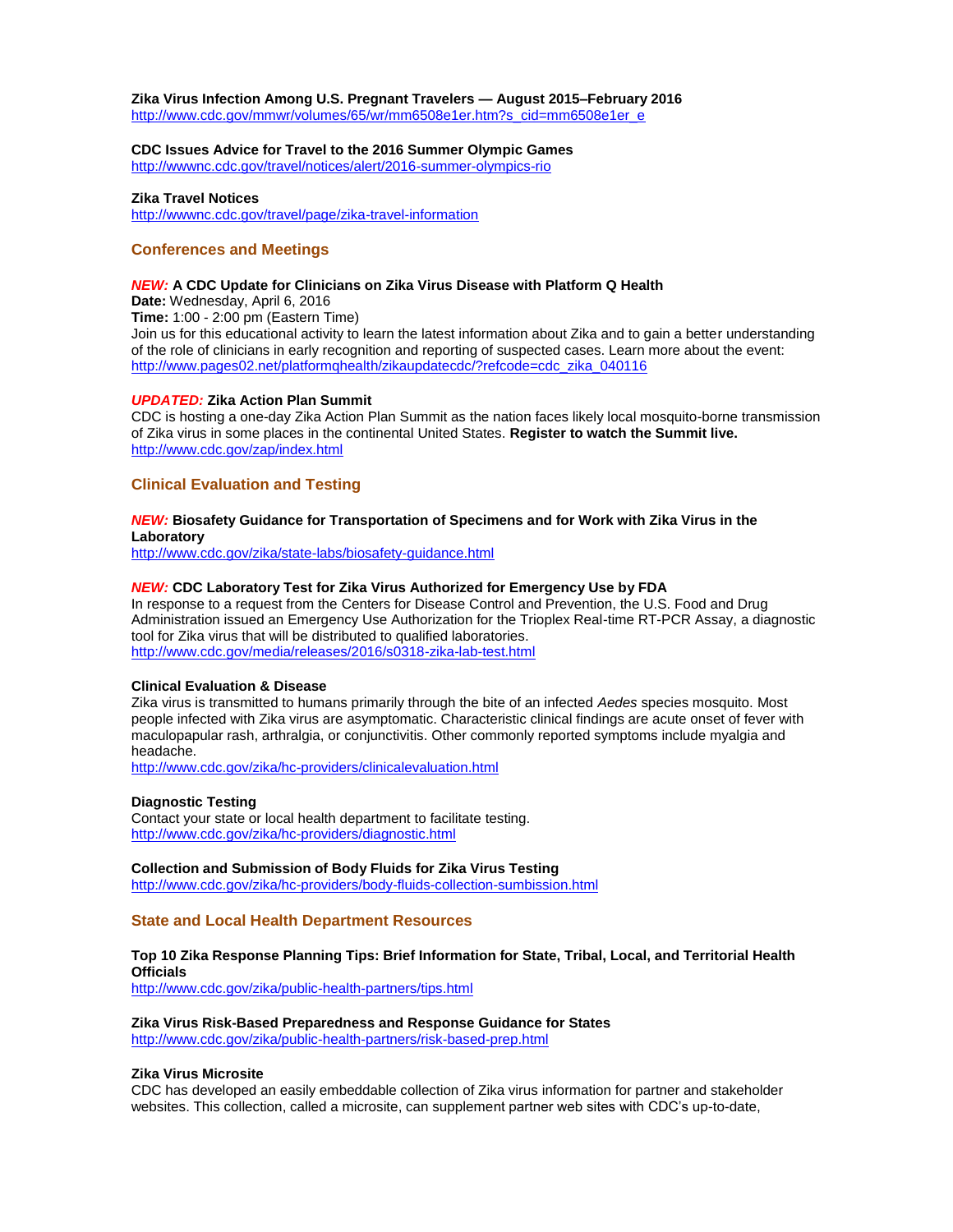evidence-based content. . The content is automatically updated when CDC's website is updated. <https://tools.cdc.gov/medialibrary/index.aspx#/microsite/id/234558>

### **2014 Ebola in the United States and West Africa**

#### *UPDATED:* **Case Counts**

[http://www.cdc.gov/vhf/ebola/outbreaks/2014-west-africa/case](http://www.cdc.gov/vhf/ebola/outbreaks/2014-west-africa/case-counts.html)[counts.html](http://www.cdc.gov/vhf/ebola/outbreaks/2014-west-africa/case-counts.html)

**Frequently Asked Questions on Screening for Ebola Virus Disease for Providers, Health-Care Facilities and Health Departments**



**Interim Guidance for Management of Survivors of Ebola Virus Disease in U.S. Health-Care Settings** [http://www.cdc.gov/vhf/ebola/healthcare-us/evaluating-patients/guidance-for-management-of-survivors-](http://www.cdc.gov/vhf/ebola/healthcare-us/evaluating-patients/guidance-for-management-of-survivors-ebola.html)

[ebola.html](http://www.cdc.gov/vhf/ebola/healthcare-us/evaluating-patients/guidance-for-management-of-survivors-ebola.html)

#### **Messages for the Care of Survivors of Ebola**

<http://www.cdc.gov/vhf/ebola/healthcare-us/evaluating-patients/messages-for-care-of-survivors-ebola-.html>

## <span id="page-4-0"></span>**CDC News and Announcements**

#### *NEW:* **Changes in the CDC/ATSDR Formaldehyde in Laminate Flooring Report**

After correcting the measurement error in the model, CDC/ATSDR revised the report's conclusion about possible health effects from exposure to formaldehyde. In the updated report, which used the correct value for ceiling height, we concluded that irritation and breathing problems could occur in everyone exposed to formaldehyde in the laminate flooring, not just sensitive groups and people with pre-existing health conditions. <http://www.cdc.gov/media/releases/2016/s0323-laminate-flooring.html>

#### **CDC Science Clips: Volume 8, Issue: 12**

Each week select science clips are shared with the public health community to enhance awareness of emerging scientific knowledge. The focus is applied public health research and prevention science that has the capacity to improve health now.

[www.cdc.gov/library/sciclips/issues/](http://www.cdc.gov/library/sciclips/issues/)

### <span id="page-4-1"></span>**Public Health Preparedness**

**Emergency Preparedness and Response for Health Professionals** – (CDC) Find preparedness resources for health professionals at <http://emergency.cdc.gov/health-professionals.asp>

**Emergency Preparedness and Response Training Resources for Clinicians** – (CDC) Find online and in-person training resources at [emergency.cdc.gov/coca/trainingresources.asp](http://emergency.cdc.gov/coca/trainingresources.asp?s_cid=ccu090913_006)

### <span id="page-4-2"></span>**Natural Disasters and Severe Weather**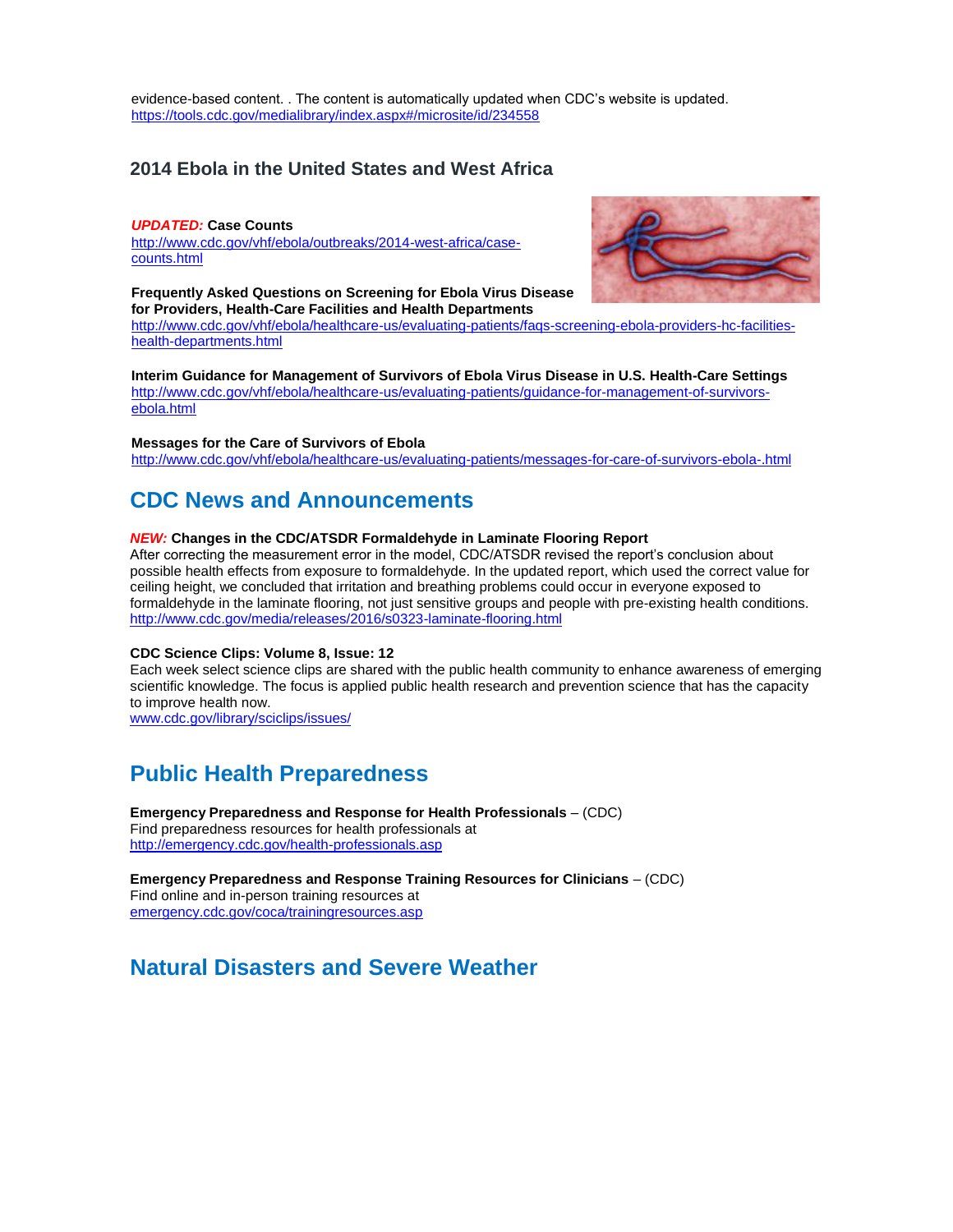

**CDC Feature: Prepare for Spring Weather** – (CDC) <http://www.cdc.gov/features/springweather/>

**Food and Water Needs: Preparing for a Disaster or Emergency** – (CDC) [emergency.cdc.gov/disasters/foodwater/prepare.asp](http://emergency.cdc.gov/disasters/foodwater/prepare.asp?s_cid=ccu090913_007)

**Health and Safety Concerns for All Disasters** – (CDC)

[emergency.cdc.gov/disasters/alldisasters.asp](http://emergency.cdc.gov/disasters/alldisasters.asp?s_cid=ccu090913_008)

## <span id="page-5-0"></span>**Morbidity and Mortality Weekly Report (MMWR)**

MMWR publications are prepared by CDC. To electronically subscribe, go to [www.cdc.gov/mmwr/mmwrsubscribe.html](http://www.cdc.gov/mmwr/mmwrsubscribe.html)

**March 25, 2016 / Vol. 65 / No. 11** [Download .pdf document of this issue](http://www.cdc.gov/mmwr/volumes/65/wr/pdfs/mm6511.pdf)

- [Leveling of Tuberculosis Incidence —](http://www.cdc.gov/mmwr/volumes/65/wr/mm6511a2.htm?s_cid=mm6511a2_w) United States, 2013-2015
- [Tuberculosis Among Temporary Visa Holders Working in the Tourism Industry —](http://www.cdc.gov/mmwr/volumes/65/wr/mm6511a3.htm?s_cid=mm6511a3_w) United States, [2012–2014](http://www.cdc.gov/mmwr/volumes/65/wr/mm6511a3.htm?s_cid=mm6511a3_w)
- [Photokeratitis Linked to Metal Halide Bulbs in Two Gymnasiums —](http://www.cdc.gov/mmwr/volumes/65/wr/mm6511a4.htm?s_cid=mm6511a4_w) Philadelphia, Pennsylvania, 2011 [and 2013](http://www.cdc.gov/mmwr/volumes/65/wr/mm6511a4.htm?s_cid=mm6511a4_w)

## <span id="page-5-1"></span>**Infectious, Vector-Borne, and Zoonotic Diseases**

### **Seasonal Influenza**

**What You Should Know for the 2015-2016 Influenza Season** – (CDC) [http://www.cdc.gov/flu/about/season/flu-season-2015-2016.htm](http://www.cdc.gov/flu/about/season/flu-season-2014-2015.htm)

**Information for Health Professionals** – (CDC) <http://www.cdc.gov/flu/professionals/index.htm>

**Weekly Flu View** – March 19 (CDC) Flu View is a weekly influenza surveillance report prepared by CDC's Influenza Division. All data are preliminary and may change as CDC receives more reports. <http://www.cdc.gov/flu/weekly/>



**Planning and Preparedness: Health Professionals and Seasonal Flu** – (HHS)

Health-care providers play an important role during flu season. The following guidance and information will assist health-care providers and service organizations to plan and respond to seasonal flu. [www.flu.gov/planning-preparedness/hospital/index.html](http://www.flu.gov/planning-preparedness/hospital/index.html)

## <span id="page-5-2"></span>**Travel Safety**

**Current Travel Warnings** – March 22 (U.S. Department of State)

The U.S. Department of State issues Travel Warnings when long-term, protracted conditions make a country dangerous or unstable. Travel Warnings recommend that Americans avoid or carefully consider the risk of travel to that country. The State Department also issues Travel Warnings when the U.S. government's ability to assist American citizens is constrained due to the closure of an embassy or consulate or because of a drawdown of State Department staff.

[travel.state.gov/content/passports/english/alertswarnings.html](http://travel.state.gov/content/passports/english/alertswarnings.html)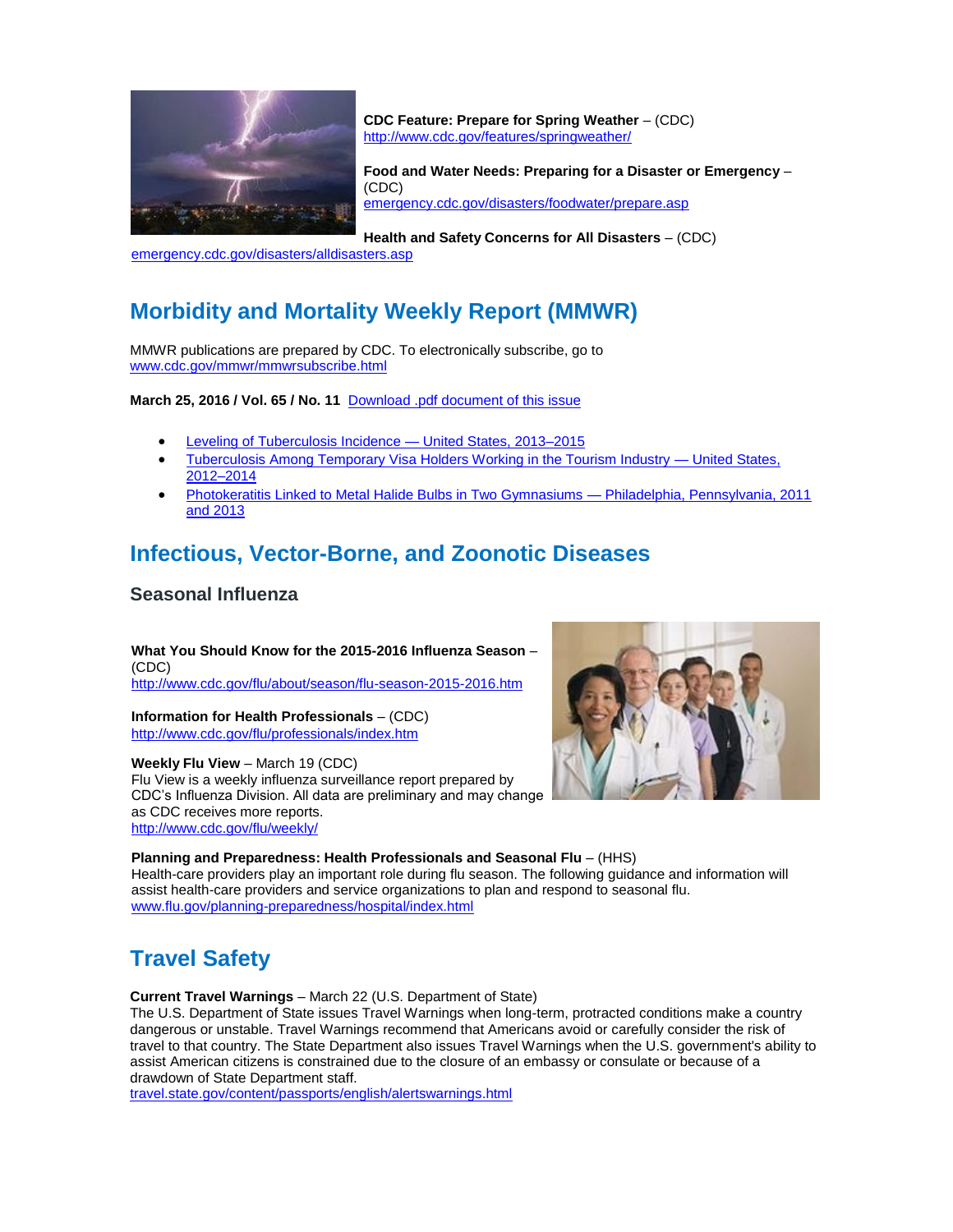## <span id="page-6-0"></span>**Food, Drug, and Device Safety**

#### *NEW:* **Opioid Pain Medicines: Drug Safety Communication - New Safety Warnings Added to Prescription Opioid Medications**

FDA is warning about several safety issues with the entire class of opioid pain medicines. See the [FDA Drug](http://www.fda.gov/Drugs/DrugSafety/ucm489676.htm)  [Safety Communication](http://www.fda.gov/Drugs/DrugSafety/ucm489676.htm) for a complete listing. These safety risks are potentially harmful interactions with numerous other medications, problems with the adrenal glands, and decreased sex hormone levels. We are requiring changes to the labels of all opioid drugs to warn about these risks. <http://www.fda.gov/Safety/MedWatch/SafetyInformation/SafetyAlertsforHumanMedicalProducts/ucm491715.htm>

#### *NEW:* **Best Bentonite Clay by Best Bentonite: FDA Alert - Risk of Lead Poisoning**

FDA laboratories have found elevated levels of lead in "Best Bentonite Clay." Consumers should not purchase or use "Best Bentonite Clay." Anyone who has used this product or given it to a child should consult a healthcare professional immediately.

<http://www.fda.gov/Safety/MedWatch/SafetyInformation/SafetyAlertsforHumanMedicalProducts/ucm492157.htm>

#### *NEW:* **GlideScope Titanium Single-Use Video Laryngoscope by Verathon: Class I Recall - Potential Video Feed Disruption**

A disrupted or unstable video image may lead to delayed tracheal tube insertion, intubation failure and other serious adverse health consequences, including low levels of oxygen in the blood (hypoxemia), end organ damage or death.

<http://www.fda.gov/Safety/MedWatch/SafetyInformation/SafetyAlertsforHumanMedicalProducts/ucm491340.htm>

#### **MedWatch: The FDA Safety Information and Adverse Event Reporting Program** – (FDA)

MedWatch is your Food and Drug Administration (FDA) gateway for clinically important safety information and reporting serious problems with human medical products.

<http://www.fda.gov/Safety/MedWatch/default.htm>

#### **FoodSafety.gov: Reports of FDA and USDA Food Recalls, Alerts, Reporting, and Resources** – (HHS/USDA/FDA/CDC/NIH)

Foodsafety.gov lists notices of recalls and alerts from both FDA and the U.S. Department of Agriculture. Visitors to the site can report a problem or make inquiries.

[www.foodsafety.gov/recalls/recent/index.html](http://www.foodsafety.gov/recalls/recent/index.html)

#### **Return to Top** ⇧

The Emergency Risk Communication Branch in the Division of Emergency Operations, Office of Public Health Preparedness and Response is responsible for the management of all COCA products.

**For information about this update or other clinical issues, or to send your feedback, please contact us at [coca@cdc.gov](mailto:coca@cdc.gov)**

[CDC Clinician Outreach and Communication Activity Facebook page](https://www.facebook.com/CDCClinicianOutreachAndCommunicationActivity) – connect with COCA on Facebook

[Clinician Outreach and Communication Activity](http://emergency.cdc.gov/coca/) – resources for health-care providers

[COCA RSS Feed](http://emergency.cdc.gov/rss/) – subscribe to be notified of conference calls, updates, and CDC guidance for health providers

[Crisis & Emergency Risk Communication Training –](http://emergency.cdc.gov/cerc/) training program that draws from lessons learned during public health emergencies, and incorporates best practices from the fields of risk and crisis communication

[Health Alert Network](http://emergency.cdc.gov/HAN/) - CDC's primary method of sharing cleared information about urgent public health incidents with public information officers; federal, state, territorial, and local public health practitioners; clinicians; and public health laboratories